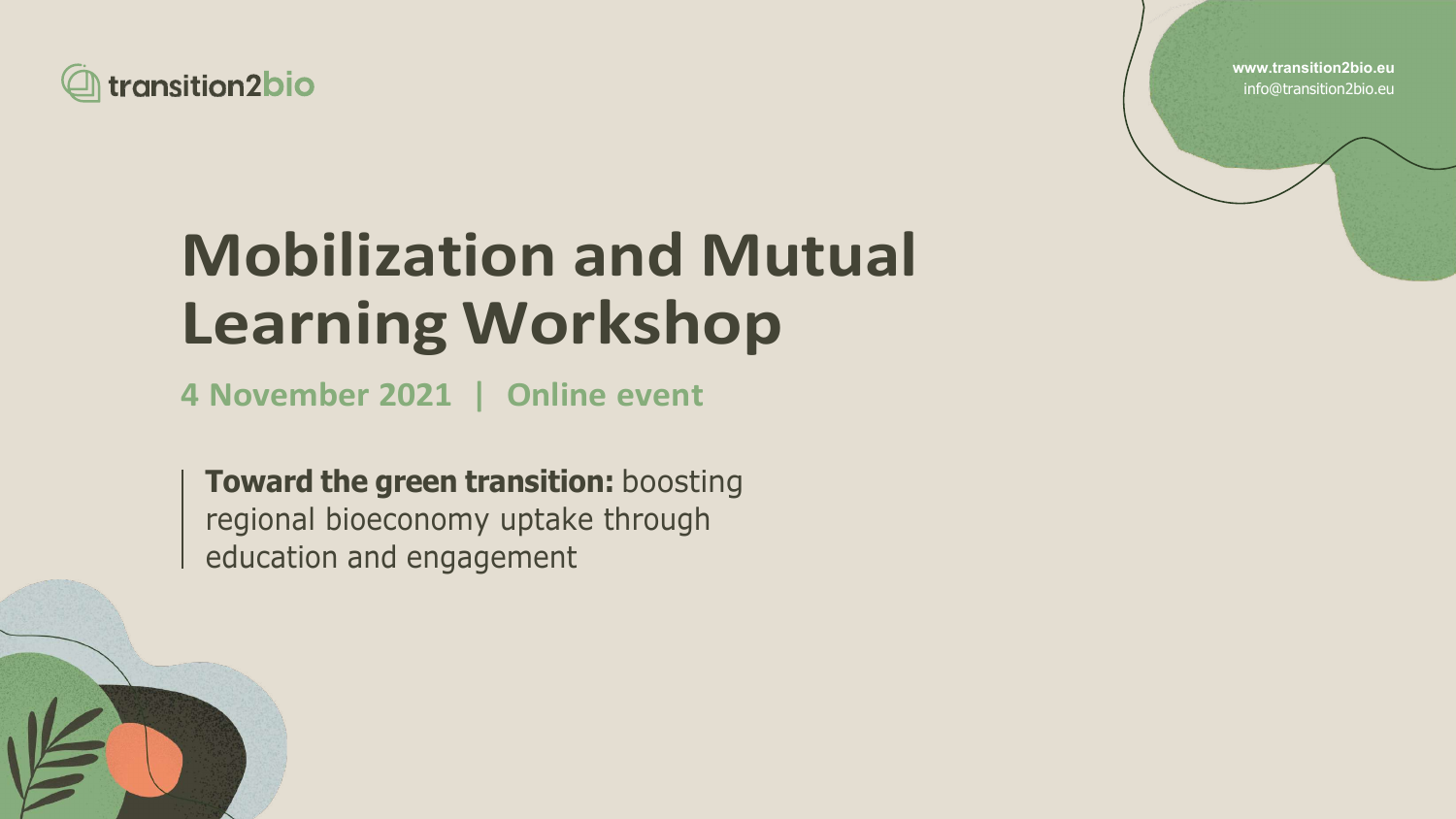

# **Introductory Session**

**10:00 - 10:05 Welcome- Trans** 



#### **10:05 - 10:15**

#### **Invited speaker**

 $\bullet$  Why bioecond priority to drive  $\bullet$  What is the role the bioeconomy

| sition2Bio overview   | Ms. Chiara Pocaterra,<br><b>APRE, Transition2Bio</b><br>project coordinator |
|-----------------------|-----------------------------------------------------------------------------|
| from the CoR          | Mr. Georgios Patoulis,                                                      |
| omy is a political    | Member of the European                                                      |
| the green transition? | Committee of Regions /                                                      |
| ble of the CoR in     | President of the Greek                                                      |
| implementation?       | Delegation                                                                  |
| ire and expected      | Ms. Evi Polytarchi,                                                         |
| event                 | <b>QPLAN, Transition2Bio</b>                                                |
| ssion with the        | project                                                                     |



- **10:15 - 10:25** Scope, structure and expected outcomes of the
	- $\bullet$  Interactive ses participants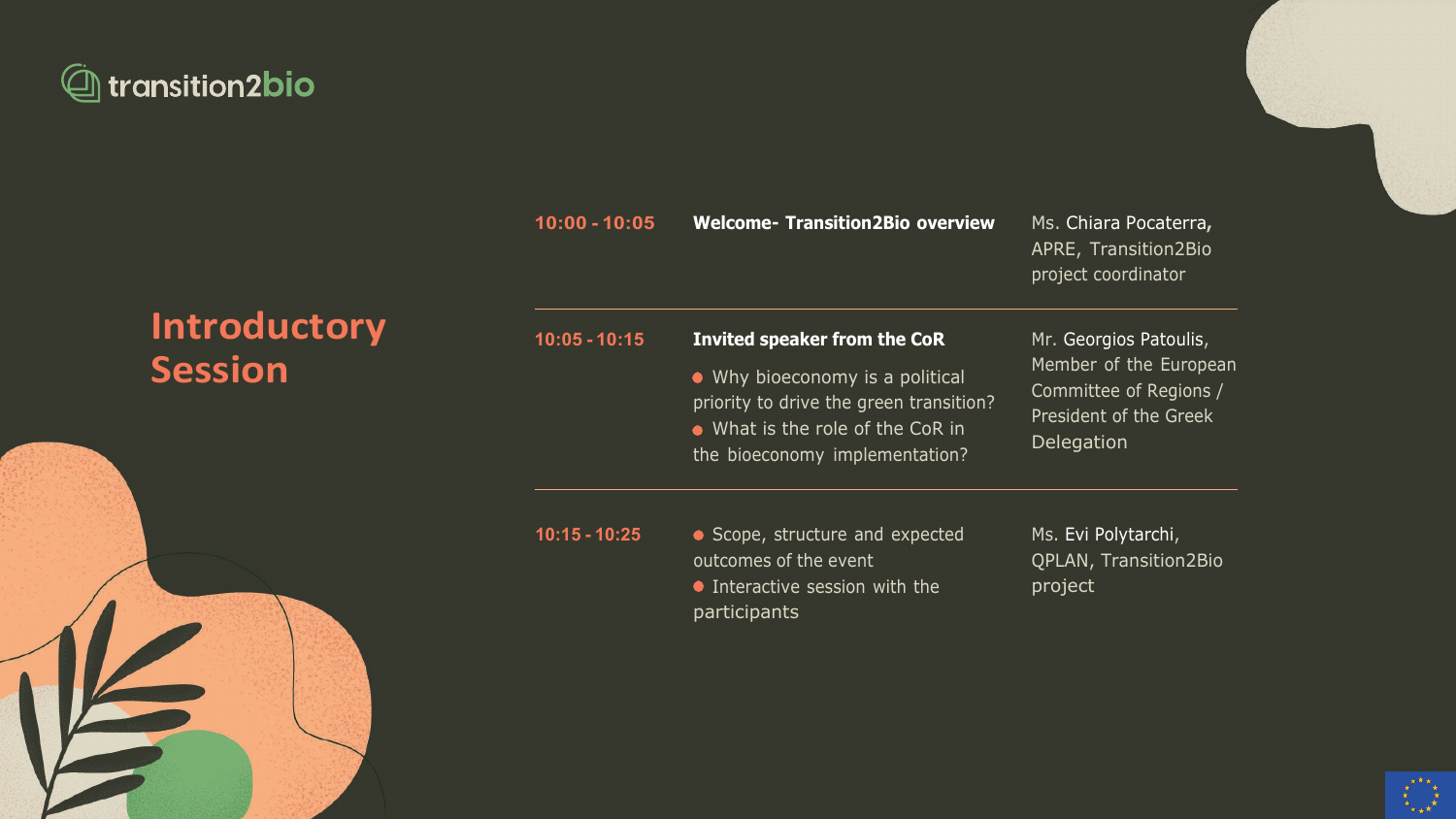### **10:25 - 11:30 Invited experts will discuss about the event topics representing different points of view in an interactive round table; participants in the room will actively contribute to the discussion using their**

**smartphones**.



## **Interactive roundtable and Mobilisation and Mutual Learning (MML) Workshop**



**Experts:** Mr. Giuseppe Pellegrino, European Commission DG-RTD, Bioeconomy & Food Systems

Mr. Jácint Horváth, Member of the European Committee of Regions Mr. Dimitrios Karnavos, Member of the European Committee of the Regions Mr. Kostas Gioutikas, Vice Regional Governor of Central Macedonia Mr. George Sakellaris, BIOEAST Education and Skills Thematic Working Group Coordinator

Mrs. Zoritza Kiresiewa, Ecologic, BE-RURAL project

Moderators: Representatives of the Transition2Bio project

#### **Main points to be discussed during the round table:**

- Αt the regional level, what are the main challenges to implement bioeconomy
- awareness, communication, education, and stakeholder engagement?
- What is needed to empower regional stakeholders in raising awareness and
- What are the actions that should be implemented by each stakeholder?



communicating the bioeconomy?

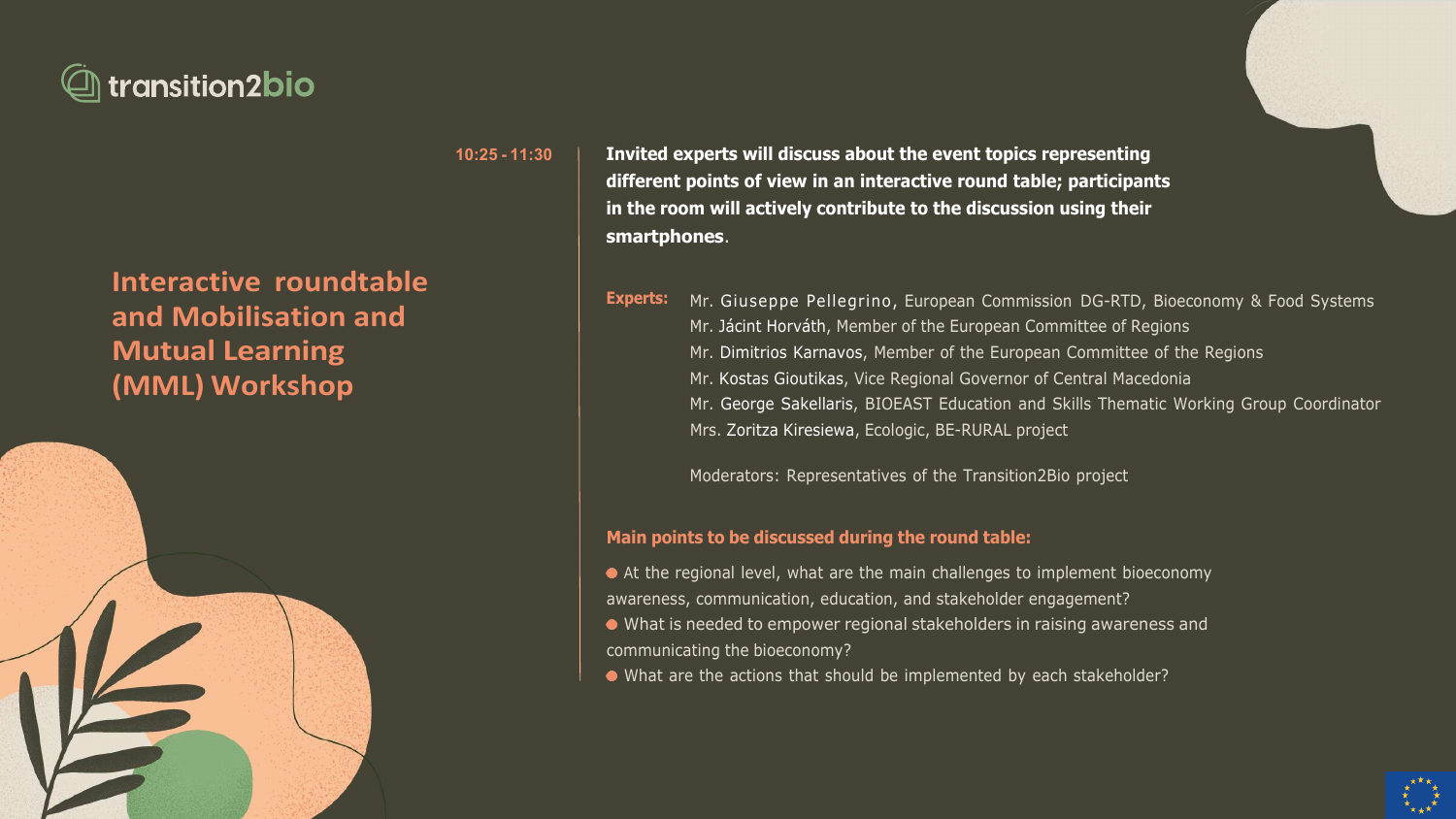

## **Interactive roundtable and Mobilisation and Mutual Learning (MML) Workshop**

**11:30 - 11:40 The Transition2Bio toolkit to increase capacity and support Member States and Regions in increasing awareness, communication and education of the bioeconomy**

Ms. Susanna Albertini, FVA – Transition2Bio project

**11:40 - 11:45 Wrap-up and conclusions** Ms. Chiara Pocaterra, APRE

– Transition2Bio Coordinator